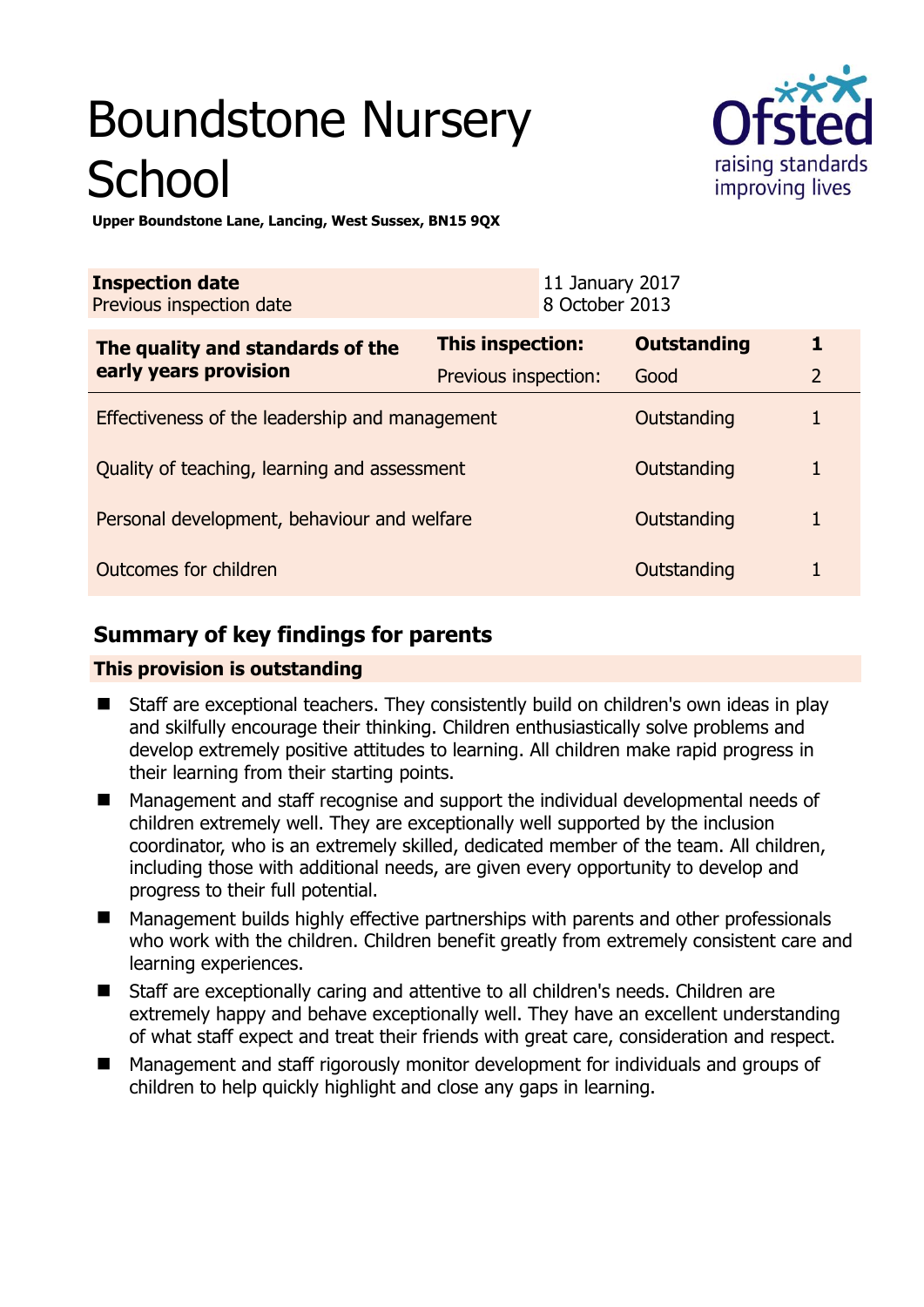## **What the setting needs to do to improve further**

## **To further improve the quality of the early years provision the provider should:**

■ offer even further support to the professional development of staff in continually improving the excellent practice.

## **Inspection activities**

- The inspector observed teaching practices and the impact these had on children's learning.
- The inspector held discussions with the manager, staff, children and parents.
- The inspector read some of the setting's documentation, including the safeguarding policy and procedures.
- The inspector sampled children's development information and records.
- The inspector completed a joint observation with the manager and held discussions in relation to children's learning and progress.

## **Inspector**

Ben Parsons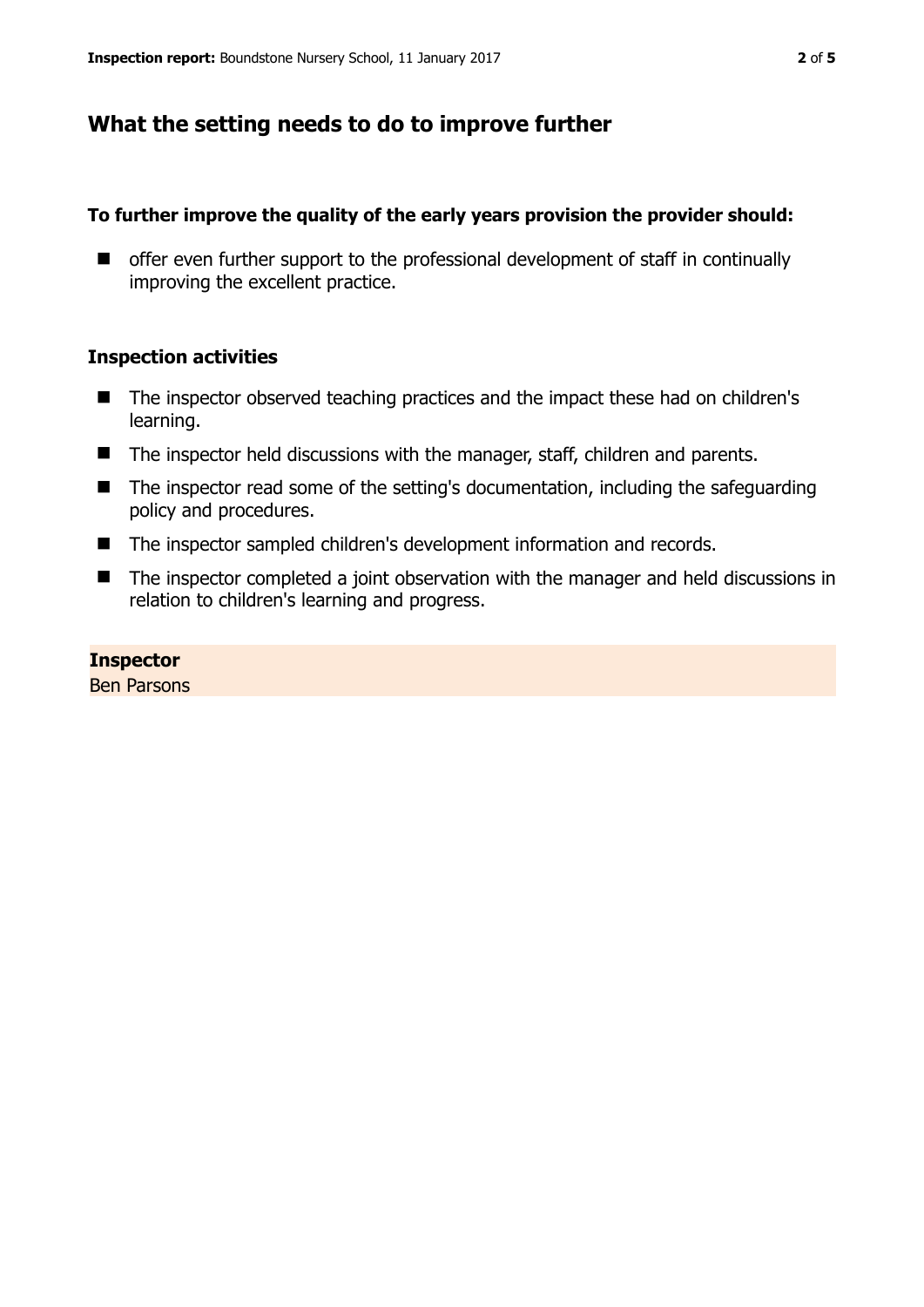# **Inspection findings**

## **Effectiveness of the leadership and management is outstanding**

The extremely ambitious management and staff team have worked tirelessly to raise the quality of the provision to an outstanding level. There is continuous improvement to children's outcomes. For example, staff have significantly improved the way they plan for children's individual needs. Staff now make expert use of assessments and ensure that they provide the highest levels of challenge to all children. Management precisely identifies areas for improvement, such as continuing to build on the professional development of staff even further to support their excellent practice. Safeguarding is effective. Management ensures that all staff receive high levels of training to help develop their excellent understanding of how to deal with any child protection concerns.

## **Quality of teaching, learning and assessment is outstanding**

Staff provide an exceptionally stimulating and well-planned environment. Children delight in choosing from a highly impressive range of challenging activities and have excellent opportunities to explore and experience new things. For example, young children delighted in exploring toy farmyard animals in an exciting variety of materials. Staff extended their learning extremely well and encouraged them to explore and describe the different textures and investigate the different scents they could smell. Staff encourage children's mathematical skills extremely well. For example, children counted giant blocks as they built towers and matched the quantities to written numbers on the wall.

## **Personal development, behaviour and welfare are outstanding**

There are excellent opportunities for children to be active, develop their physical abilities and challenge their skills. For example, they showed exceptional balance and coordination as they skilfully and confidently negotiated complex climbing equipment. Children have an outstanding understanding of healthy lifestyles; they delighted in describing the tastes of different fruit during snack. Children help to cook part of the healthy nursery dinners each day. The inspirational recipes are shared with parents to support them in continuing healthy choices at home.

## **Outcomes for children are outstanding**

Children are exceptionally confident and highly motivated to learn. They show high levels of curiosity, for example, babies thoroughly enjoy exploring the different textures on exciting sensory walls. Children have an impressive understanding of technology and skilfully complete computer programs. They show excellent imagination in their play, such as when inventing complex recipes in the mud kitchen. Children communicate extremely well, which helps them to build trusting friendships. They have exceptional social skills and listen closely to what others have to say. Children rapidly gain the skills needed for their next stages in learning and for school.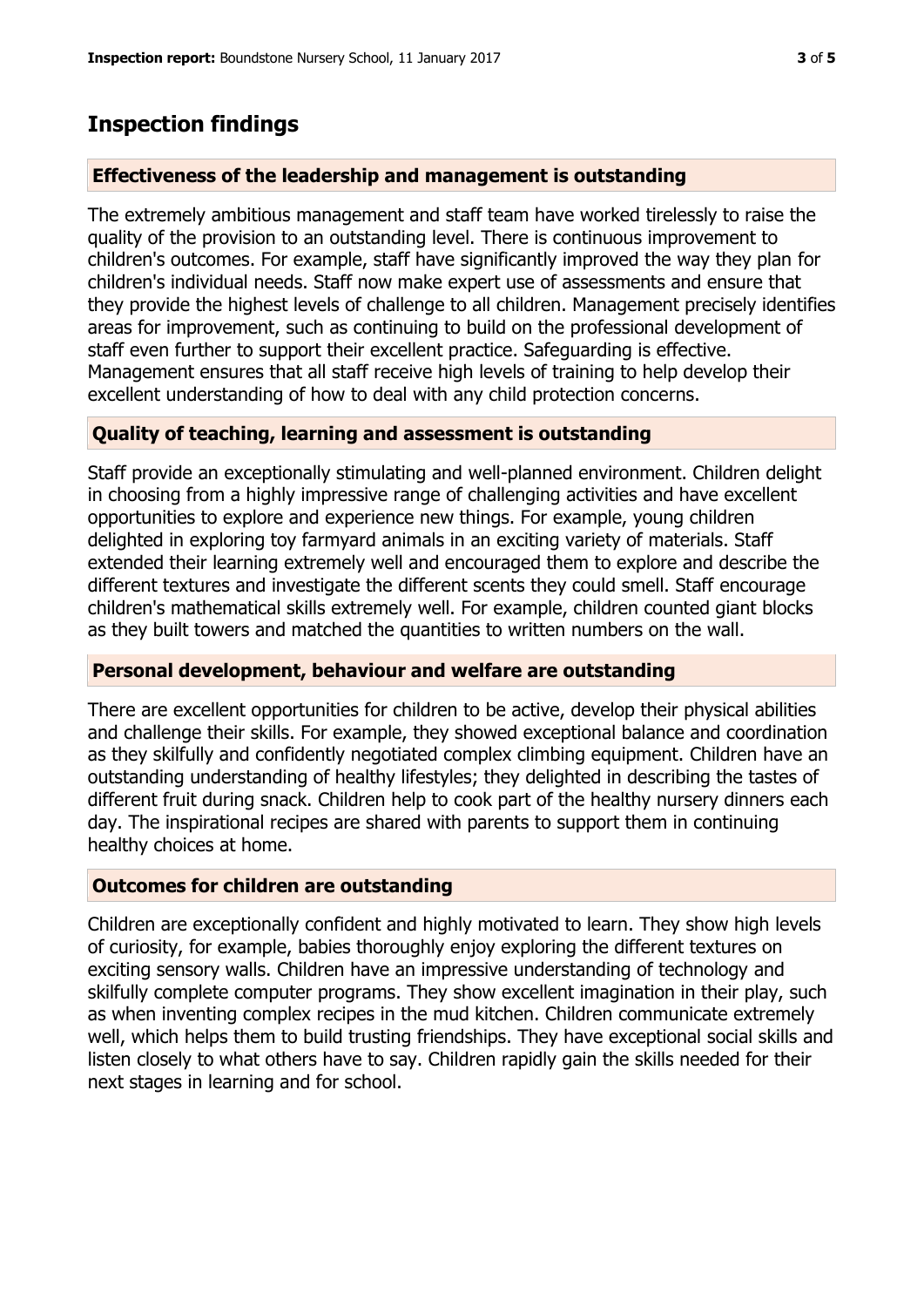## **Setting details**

| Unique reference number                             | EY294497                                 |  |  |
|-----------------------------------------------------|------------------------------------------|--|--|
| <b>Local authority</b>                              | <b>West Sussex</b>                       |  |  |
| <b>Inspection number</b>                            | 1061831                                  |  |  |
| <b>Type of provision</b>                            | Full-time provision                      |  |  |
| Day care type                                       | Childcare - Non-Domestic                 |  |  |
| <b>Registers</b>                                    | Early Years Register                     |  |  |
| <b>Age range of children</b>                        | $0 - 3$                                  |  |  |
| <b>Total number of places</b>                       | 29                                       |  |  |
| Number of children on roll                          | 47                                       |  |  |
| Name of registered person                           | Boundstone Nursery School Governing Body |  |  |
| <b>Registered person unique</b><br>reference number | RP904105                                 |  |  |
| Date of previous inspection                         | 8 October 2013                           |  |  |
| <b>Telephone number</b>                             | 01903 276850                             |  |  |

Boundstone Nursery School registered in 2004. It operates in Boundstone, Lancing. The nursery is open each weekday, between 8am and 6pm, all year round. The setting employs 18 staff, of whom 16 hold appropriate early years qualifications. Two staff hold qualified teacher status, one holds a qualification at level 5, and 13 staff hold qualifications at level 3. The setting receives funding for the provision of free early education for children aged two years.

This inspection was carried out by Ofsted under sections 49 and 50 of the Childcare Act 2006 on the quality and standards of provision that is registered on the Early Years Register. The registered person must ensure that this provision complies with the statutory framework for children's learning, development and care, known as the early years foundation stage.

Any complaints about the inspection or the report should be made following the procedures set out in the guidance 'Complaints procedure: raising concerns and making complaints about Ofsted', which is available from Ofsted's website: www.gov.uk/government/organisations/ofsted. If you would like Ofsted to send you a copy of the guidance, please telephone 0300 123 4234, or email enquiries@ofsted.gov.uk.